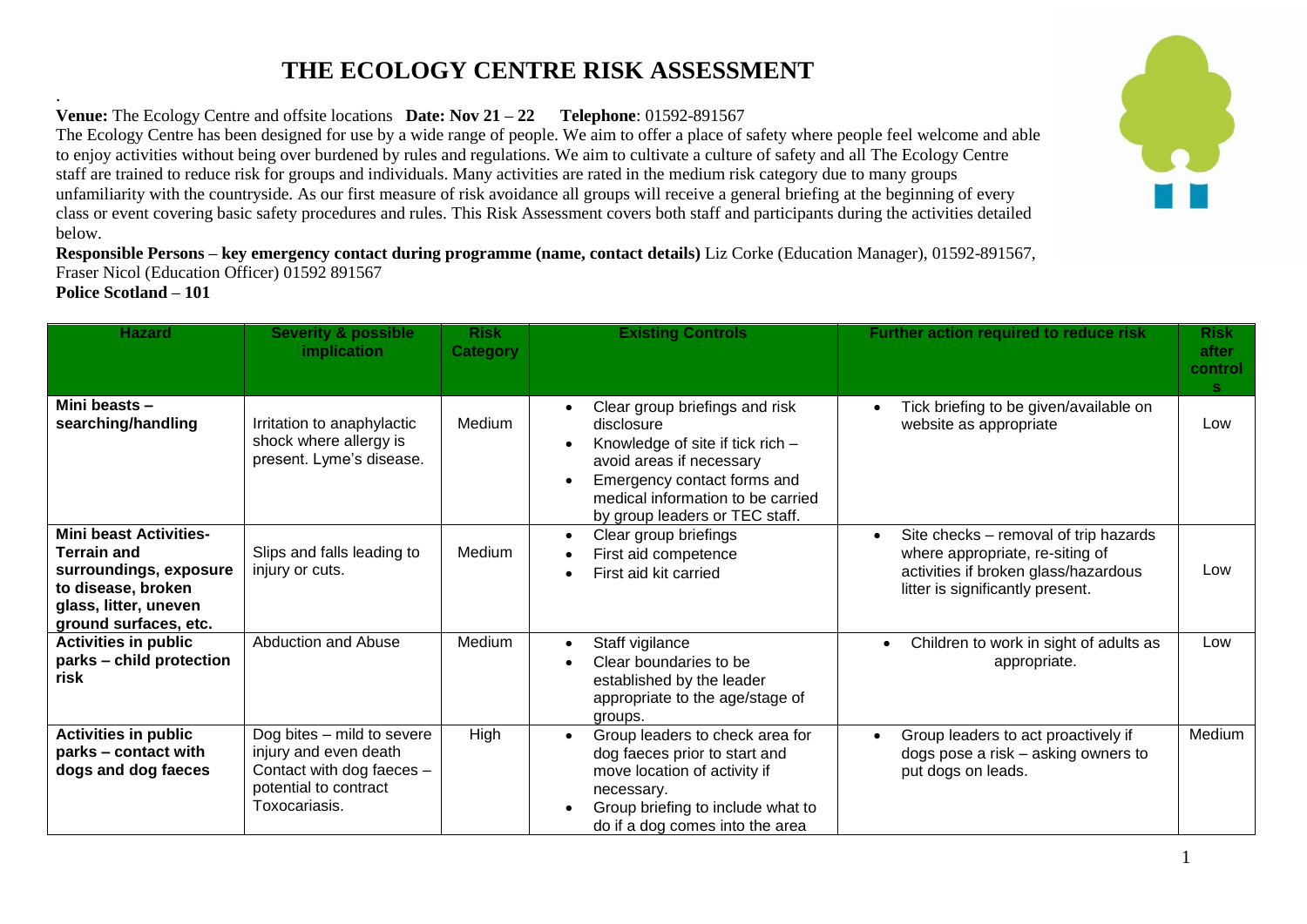| <b>Hazard</b>                                                                                                                 | <b>Severity &amp; possible</b><br>implication                                                                                  | <b>Risk</b><br><b>Category</b> | <b>Existing Controls</b>                                                                                                                                                                                                                                                                                                  | Further action required to reduce risk                                                                                                                                                                               | Risk<br>after<br>control<br>s. |
|-------------------------------------------------------------------------------------------------------------------------------|--------------------------------------------------------------------------------------------------------------------------------|--------------------------------|---------------------------------------------------------------------------------------------------------------------------------------------------------------------------------------------------------------------------------------------------------------------------------------------------------------------------|----------------------------------------------------------------------------------------------------------------------------------------------------------------------------------------------------------------------|--------------------------------|
|                                                                                                                               |                                                                                                                                |                                | participants are working in.<br>Access to handwashing facilities<br>and antibacterial gel/hand wipes.<br>Staff vigilance<br>$\bullet$                                                                                                                                                                                     |                                                                                                                                                                                                                      |                                |
| <b>Pond and River</b><br><b>Activities- Water, banks</b><br>and currents.                                                     | Slips and falls leading to<br>injury, drowning and<br>death<br>Weil's disease, E-coli etc.                                     | High                           | Wash hands immediately after<br>$\bullet$<br>wetting or use hand sanitiser if<br>hand washing facilities<br>unavailable.<br>Group briefings - clear<br>$\bullet$<br>boundaries set.<br>First aid competence                                                                                                               | Children to be working in sight of<br>$\bullet$<br>adults/group leaders when next to<br>rivers and ponds.<br>Appropriate child: adult ratios for<br>activities involving or next to water.                           | <b>Medium</b>                  |
| <b>Equipment- Nets, trays</b><br>etc.                                                                                         | Poke in eye or body, trips<br>and falls, injuries and<br>potential drowning<br>through distraction or<br>mishandling equipment | Medium                         | Group briefings and clear<br>$\bullet$<br>boundaries set.<br>Group management and<br>$\bullet$<br>supervision<br>Appropriate child to adult ratios.<br>$\bullet$                                                                                                                                                          | An adequate ratio of nets to<br>$\bullet$<br>participants to avoid crowding at<br>water's edge.                                                                                                                      | Low                            |
| <b>Pond Creatures- Great</b><br><b>Diving Beetle larvae</b>                                                                   | Bites, stings and allergic<br>reactions to shock.                                                                              | Low                            | Group briefings<br>$\bullet$<br>Knowledge of site<br>$\bullet$<br>Emergency contact forms and<br>$\bullet$<br>medical information to be carried<br>by group leaders or TEC staff.<br>First Aid kit carried by competent<br>$\bullet$<br><b>First Aider</b>                                                                | Recommendation to avoid contact with<br>$\bullet$<br>diving beetle larvae clearly given.<br>Where participants are unable to<br>identify larvae recommendation given<br>to avoid contact with all pond<br>creatures. | Low                            |
| <b>Marine creatures</b>                                                                                                       | Bites, stings and allergic<br>reactions to shock.                                                                              | Low                            | Group briefings and supervision.<br>$\bullet$<br>Knowledge of site.<br>Knowledge of medical<br>$\bullet$<br>history/condition<br>Emergency contact forms and<br>$\bullet$<br>medical information to be carried<br>by group leaders or TEC staff.<br>First Aid kit carried by competent<br>$\bullet$<br><b>First Aider</b> | Advice on what to handle and how to<br>$\bullet$<br>handle creatures clearly given.                                                                                                                                  | Low                            |
| <b>Rock Pool Guddles-</b><br>Slippery wet rocks,<br>sharp edges, seaweed,<br>tide and waves, cliffs,<br>pollution, litter and | Cuts, injuries to drowning<br>and death.<br>Poisoning or illness                                                               | Medium                         | Group briefings<br>$\bullet$<br>Site knowledge<br>Adequate supervision and<br>$\bullet$<br>appropriate ratios<br>First Aid kit carried by competent<br>$\bullet$                                                                                                                                                          | Knowledge of tides and sea conditions<br>$\bullet$                                                                                                                                                                   | Low                            |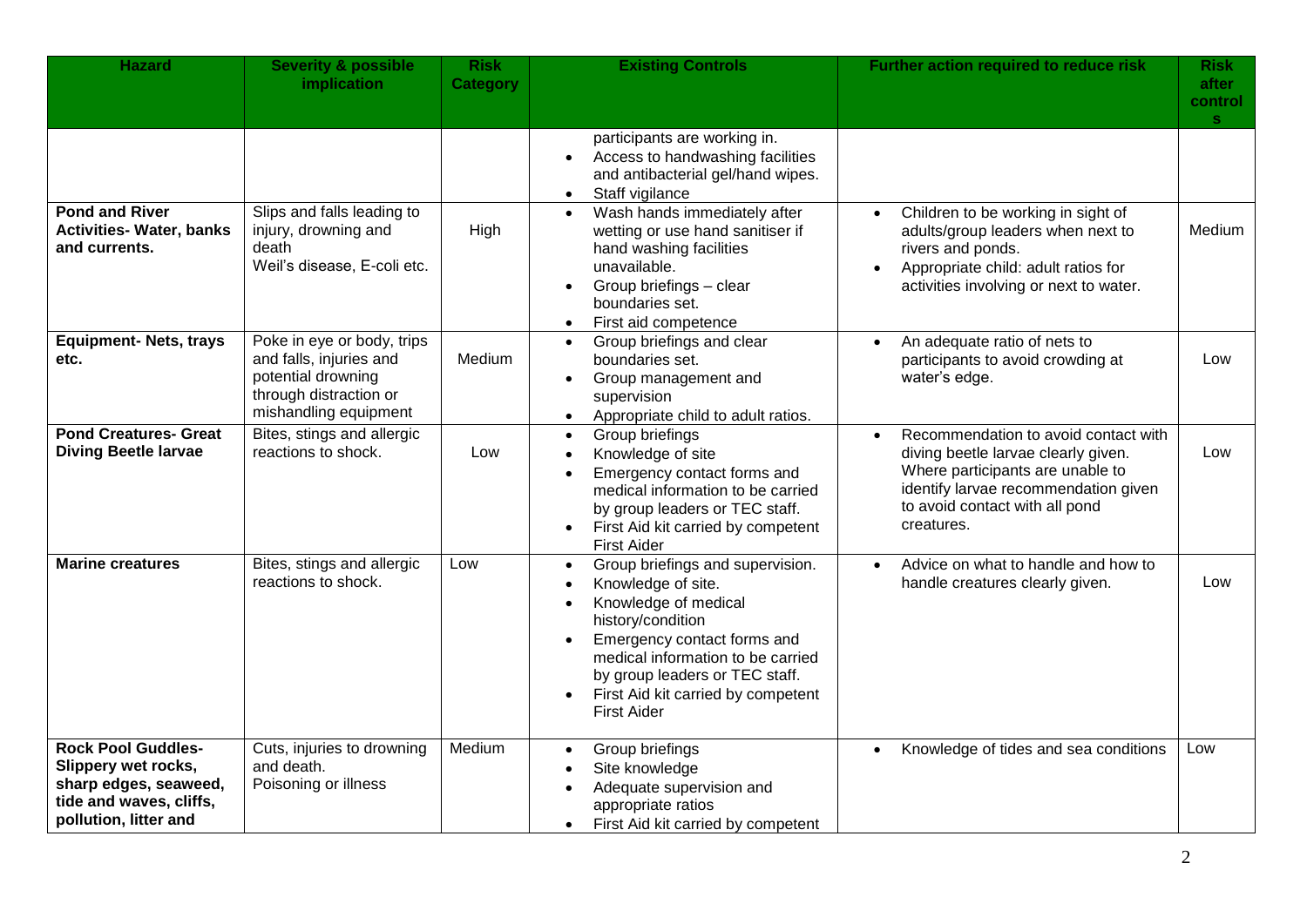| <b>Hazard</b>                                                               | <b>Severity &amp; possible</b><br>implication                                                                               | <b>Risk</b><br><b>Category</b> | <b>Existing Controls</b>                                                                                                                                                                                        | Further action required to reduce risk                                                                                                                                                                                                                                                                     | Risk<br>after<br>control<br>$\mathbf{s}$ |
|-----------------------------------------------------------------------------|-----------------------------------------------------------------------------------------------------------------------------|--------------------------------|-----------------------------------------------------------------------------------------------------------------------------------------------------------------------------------------------------------------|------------------------------------------------------------------------------------------------------------------------------------------------------------------------------------------------------------------------------------------------------------------------------------------------------------|------------------------------------------|
| diseases.                                                                   |                                                                                                                             |                                | First Aider                                                                                                                                                                                                     |                                                                                                                                                                                                                                                                                                            |                                          |
| <b>Fossil Walks (see also</b><br>rock pool guddles)                         | Cuts from handling rocks<br>Fragments of rock in the<br>eye<br>Injury to fingers from<br>using tools<br>Slips, trips, falls | Medium                         | Site risk assessed<br>$\bullet$<br>Group briefings and appropriate<br>$\bullet$<br>supervision<br>First Aid kit carried by competent<br>$\bullet$<br>first aider                                                | Tools used suitable for age/ability<br>$\bullet$<br>range<br>PPE provided if required<br>Route of walk disclosed to member of<br>$\bullet$<br>TEC staff at base                                                                                                                                            | Low                                      |
| <b>Night Walks- including</b><br>bat watching in low<br>light.              | Trips and falls leading to<br>injury. Losing people and<br>splitting up.                                                    | Medium                         | Site choice and staff competence<br>$\bullet$<br>Group briefing<br>Close supervision of group<br>Regular head counts                                                                                            | Carry torches and extra batteries.<br>$\bullet$<br>Protocol for lost group members<br>$\bullet$<br>explained and carried out if necessary.<br>Staff to carry walkie-talkies or charged<br>$\bullet$<br>mobile phones in areas of known<br>reception.                                                       | Low                                      |
| <b>Sensory Walks- Plant</b><br>toxins, stings from<br>nettles, hogweeds etc | Irritation, allergy,<br>poisoning.                                                                                          | Medium                         | Briefing on what to touch or pick<br>$\bullet$<br>Supervision by competent<br>$\bullet$<br>persons<br>Site knowledge and staff<br>competence.<br>First Aid kit carried by competent<br>$\bullet$<br>first aider | Boundaries of activity altered to avoid<br>$\bullet$<br>areas with poisonous plants if<br>necessary.                                                                                                                                                                                                       | Low                                      |
| <b>Willow Weaving-</b><br><b>Branches and twigs.</b>                        | Eye injury<br><b>Trips</b>                                                                                                  | Medium                         | Clear group briefings<br>$\bullet$<br>Staff competence<br>$\bullet$<br>Adequate ratios of staff:<br>$\bullet$<br>participants<br>First Aid kit carried by competent<br>$\bullet$<br>first aider                 | Space group out<br>$\bullet$<br>Ensure cut ends are blunt not pointed<br>$\bullet$                                                                                                                                                                                                                         | Low                                      |
| <b>Wild Foods and Fungi</b><br>Forays.                                      | Stomach upsets to death                                                                                                     | High                           | Clear group briefings<br>$\bullet$<br>Staff competence<br>Adequate ratios of staff:<br>participants<br>First Aid kit carried by competent<br>$\bullet$<br>first aider                                           | Group leader able to demonstrate<br>$\bullet$<br>sufficiently expert knowledge of wild<br>food.<br>Knowledge of correct preparation of<br>food items<br>Group briefings and supervision<br>$\bullet$<br>Activities only provided to groups who<br>can competently understand the wild<br>food or SSC code. | Medium                                   |
| <b>Talking Tours and</b><br><b>Walks</b>                                    | Getting lost                                                                                                                | Low                            | Clear group briefings<br>$\bullet$<br>Staff competence<br>Adequate ratios of staff:                                                                                                                             | Pre-visit site and allow time for<br>$\bullet$<br>familiarisation with site, location and<br>facilities.                                                                                                                                                                                                   | Low                                      |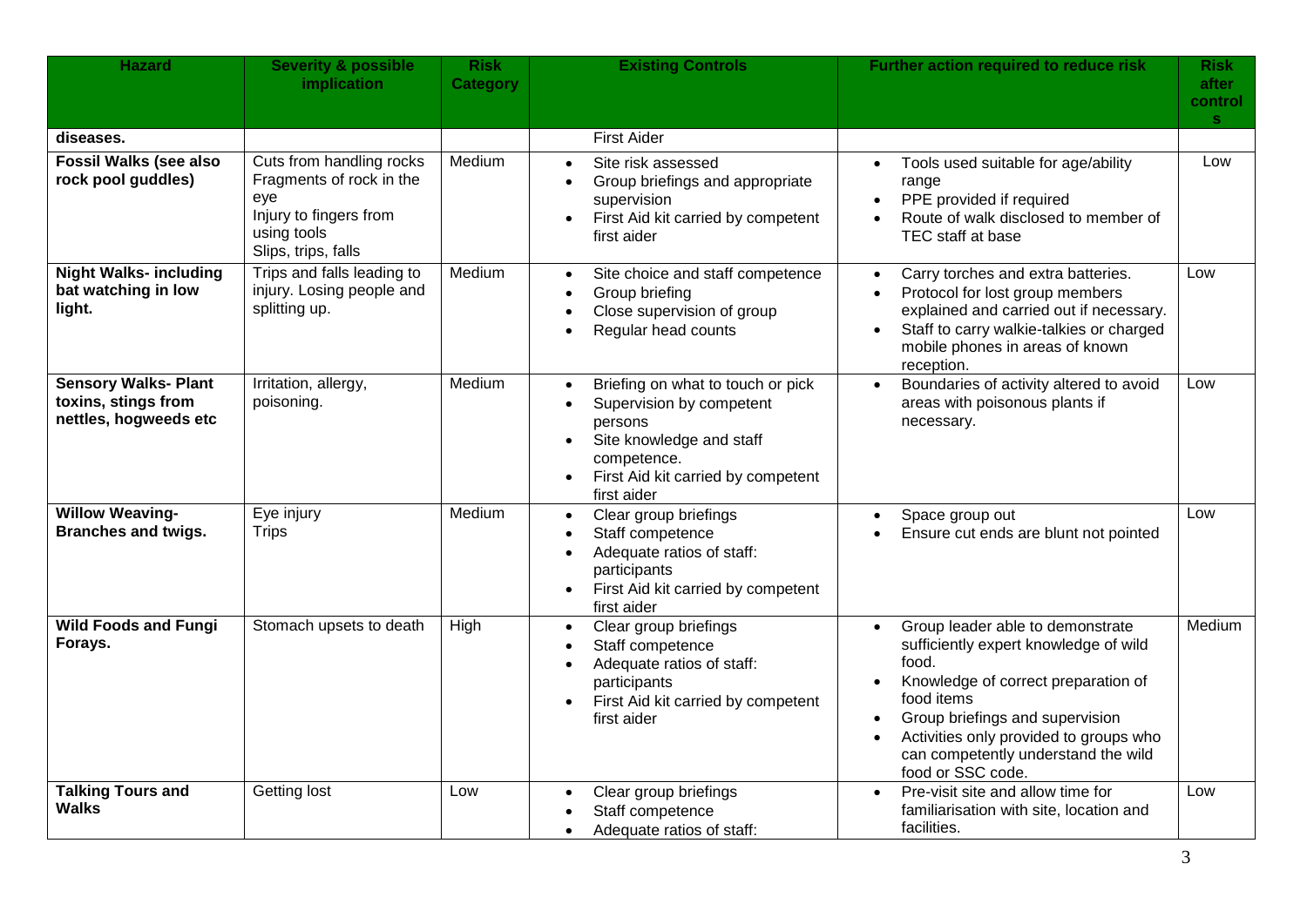| <b>Hazard</b>                                                          | <b>Severity &amp; possible</b><br>implication                                        | <b>Risk</b><br><b>Category</b> | <b>Existing Controls</b>                                                                                                                                                                                                                                                                                                                | Further action required to reduce risk                                                                                                                                                                                                                                                                       | <b>Risk</b><br>after<br>control<br>S. |
|------------------------------------------------------------------------|--------------------------------------------------------------------------------------|--------------------------------|-----------------------------------------------------------------------------------------------------------------------------------------------------------------------------------------------------------------------------------------------------------------------------------------------------------------------------------------|--------------------------------------------------------------------------------------------------------------------------------------------------------------------------------------------------------------------------------------------------------------------------------------------------------------|---------------------------------------|
| <b>Face Painting- Toxic</b><br>paints, infectious skin<br>conditions   | Allergies and irritation to<br>skin and eyes.<br><b>Transfer of infections</b>       | Medium                         | participants<br>First Aid kit carried by competent<br>first aider<br>Clear group briefings<br>$\bullet$<br>Staff competence<br>Adequate ratios of staff:<br>$\bullet$<br>participants<br>First Aid kit carried by competent<br>first aider                                                                                              | Risk Assess new sites<br>$\bullet$<br>Meeting place arranged<br>during<br>initial group briefing.<br>Use hypoallergenic paints and avoid<br>$\bullet$<br>eyes<br>Keep sponges and brushes clean<br>$\bullet$<br>Clean in soap and water between each person                                                  | Low                                   |
| <b>Open Public Events-</b><br><b>Fairs and Fetes</b>                   | Injury from displays,<br>collapsing props or<br>shelters                             | Medium                         | Proper levels of staffing of events<br>$\bullet$<br>Clear group briefings<br>Staff competence                                                                                                                                                                                                                                           | Ensure appropriate construction and<br>anchorage<br>Adequate emergency planning<br>Properly marked exits and assembly<br>points                                                                                                                                                                              | Low                                   |
| <b>Blindfold</b><br>games/Outdoor games                                | Increased risk of<br>fall/trip/collision; cuts,<br>bruising to breaks and<br>strains | Medium                         | Clear briefing<br>$\bullet$<br>Close supervision<br>First Aid kit carried by competent<br>first aider                                                                                                                                                                                                                                   | Site selection and removal of obvious<br>$\bullet$<br>trip hazards                                                                                                                                                                                                                                           | Low                                   |
| <b>Outreach activities-</b><br><b>Alternative curriculum</b><br>groups | Reportable injury                                                                    | Medium                         | Correct staff/pupil ratio<br>$\bullet$<br>Close supervision<br>$\bullet$<br>Full risk assessment if new<br>activity is planned                                                                                                                                                                                                          | Ability to terminate session if required<br>$\bullet$                                                                                                                                                                                                                                                        | Low                                   |
| <b>Practical activities</b><br>using tools                             | Eye injuries, cuts from<br>tools, slips and trips<br>leading to injuries             | High                           | Clear briefing<br>$\bullet$<br>Close supervision<br>First aid kit carried by competent<br>$\bullet$<br><b>First Aider</b><br>Follow tools specific assessment<br>below for bow saw, billhook,<br>loppers, secateurs and hand-drill.                                                                                                     | Tools correctly maintained<br>$\bullet$<br>Work suitable for age/ability range<br>$\bullet$<br>PPE provided if required                                                                                                                                                                                      | Medium                                |
| <b>Use of Knives</b>                                                   | Minor cuts to serious<br>cuts, loss of blood to<br>death.                            | High                           | All knives have sheaths, sheaths<br>always on if not in use<br>Knives stored in designated tool<br>$\bullet$<br>box when not in use<br>Appropriate adult to child ration<br>$\bullet$<br>for tool use<br>Knives are kept in good repair,<br>$\bullet$<br>regularly cleaned and sharpened<br>First Aid competence and First<br>$\bullet$ | Staff competence - all staff working<br>with knives to be fully trained to do so.<br>Knowledge of group behaviour and<br>learning styles - group competence<br>and safety assessed prior to working<br>with knives<br>All knife work to be pre-approved by<br><b>Education Manager or General</b><br>Manager | High                                  |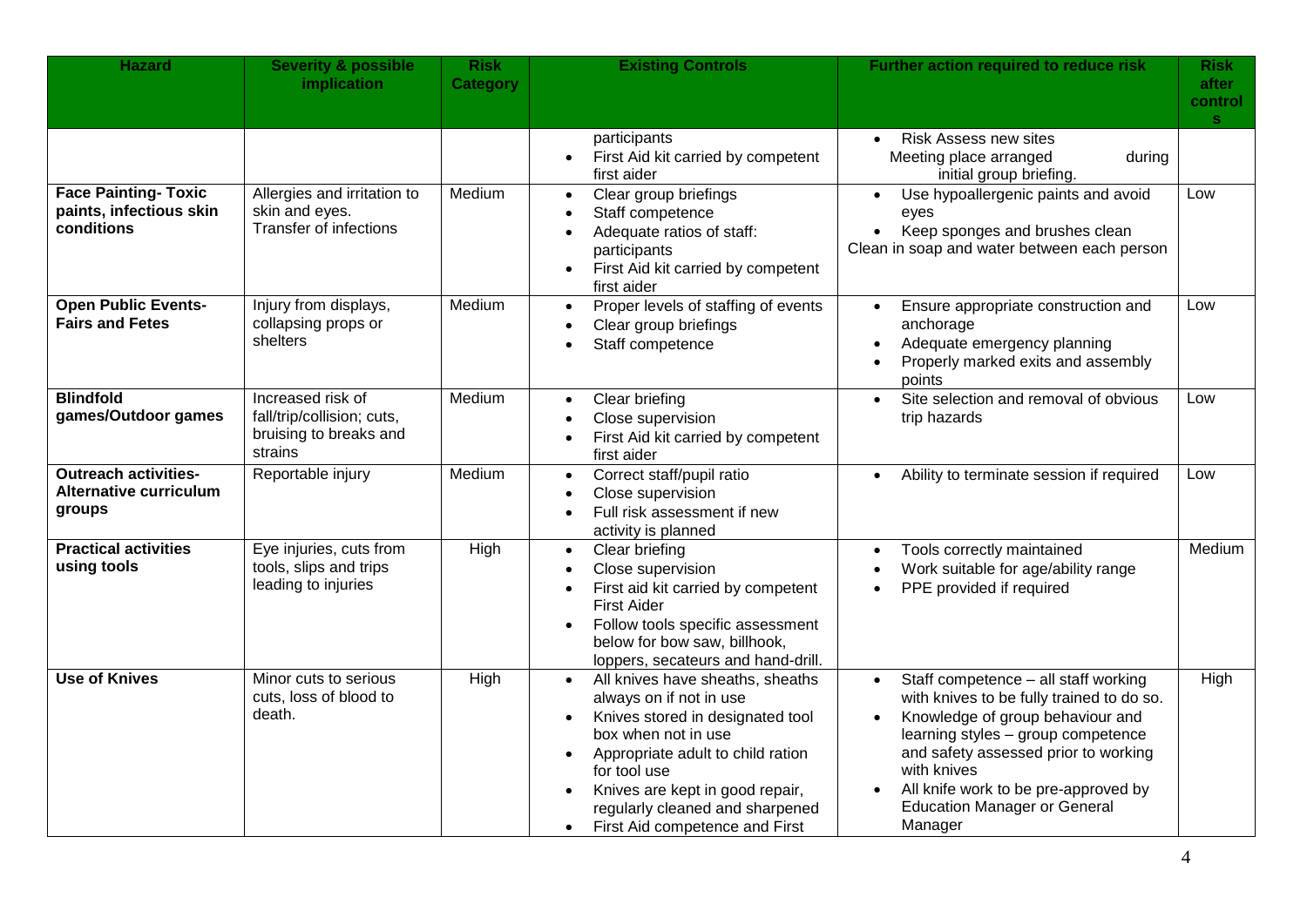| <b>Hazard</b>            | <b>Severity &amp; possible</b><br>implication                                                                                                                                           | <b>Risk</b><br><b>Category</b> | <b>Existing Controls</b>                                                                                                                                                                                                                                                                                                                                     | Further action required to reduce risk                                                                                                                                                                                                                                                                                                                                                                                                | <b>Risk</b><br>after<br>control<br><b>S</b> |
|--------------------------|-----------------------------------------------------------------------------------------------------------------------------------------------------------------------------------------|--------------------------------|--------------------------------------------------------------------------------------------------------------------------------------------------------------------------------------------------------------------------------------------------------------------------------------------------------------------------------------------------------------|---------------------------------------------------------------------------------------------------------------------------------------------------------------------------------------------------------------------------------------------------------------------------------------------------------------------------------------------------------------------------------------------------------------------------------------|---------------------------------------------|
|                          |                                                                                                                                                                                         |                                | Aid kit within arm's reach<br>All knives are signed in and out of<br>office.                                                                                                                                                                                                                                                                                 | Tool talk to include:<br>-using knife on the outside of the legs<br>-cutting away from yourself<br>-keeping tools two arms and a tool length away<br>from other people<br>-No glove on knife hand.<br>- Ensure participants use a glove on the non-<br>tool hand.                                                                                                                                                                     |                                             |
| <b>Use of Billhook</b>   | Cutting of stabbing<br>yourself or others with the<br>billhook. Standing or<br>falling onto billhook.<br>Minor to serious cuts, loss<br>of blood, death.                                | High                           | All billhooks have covers, covers<br>$\bullet$<br>always on if not in use<br>Billhooks stored in designated<br>$\bullet$<br>tool box when not in use<br>Appropriate adult to child ration<br>$\bullet$<br>Billhooks are kept in good repair,<br>$\bullet$<br>regularly cleaned and sharpened<br>First Aid competence and First<br>Aid kit within arm's reach | Tool talk given each time billhook<br>$\bullet$<br>used. To include:<br>Tool talk to include:<br>-using billhook on the outside of the legs<br>-cutting away from yourself<br>-keeping tools two arms and a tool length away<br>from other people<br>-No glove on billhook hand.<br>-Billhook shouldn't be swung - it should always<br>start in contact with the wood.<br>- Ensure participants use a glove on the non-<br>tool hand. | Medium                                      |
| <b>Use of Bow Saw</b>    | Cutting yourself or others<br>due to saw slipping or<br>jumping whilst cutting,<br>incorrect carrying or<br>tripping/falling on<br>bowsaw. Minor to<br>moderate cuts, loss of<br>blood. | Medium                         | Bow saws stored and transported<br>in a safe container (e.g. tool box<br>or small suitcase and stored there<br>when not in use<br>Bow saw covers not used<br>$\bullet$<br>Appropriate adult to child ratio<br>Saws kept in good repair and<br>$\bullet$<br>blades replaced when needed<br>First aid kit and first aider<br>available.                        | Tool talk before use of bow saw and<br>$\bullet$<br>monitor use.<br>Tool talk to include:<br>-using bow saw tools two arms and a tool<br>length away from other people.<br>-gloves are not worn on bow saw hand. Ensure<br>participants use bow saw appropriately (e.g.<br>drawing in a slow and controlled manner)<br>-Ensure participants use a glove on the non-<br>tool hand.<br>-Ensure wood is well supported before sawing     | Medium                                      |
| <b>Use of Hand drill</b> | Cutting or stabbing<br>yourself or others with the<br>drill. Blood loss.                                                                                                                | Medium                         | Hand drill transported without drill<br>$\bullet$<br>bit in place and in tool box<br>Appropriate adult to child ratios<br>$\bullet$                                                                                                                                                                                                                          | • Tool talk before using drill<br>- What you are drilling needs to be secured<br>either by being held or clamped                                                                                                                                                                                                                                                                                                                      | Low                                         |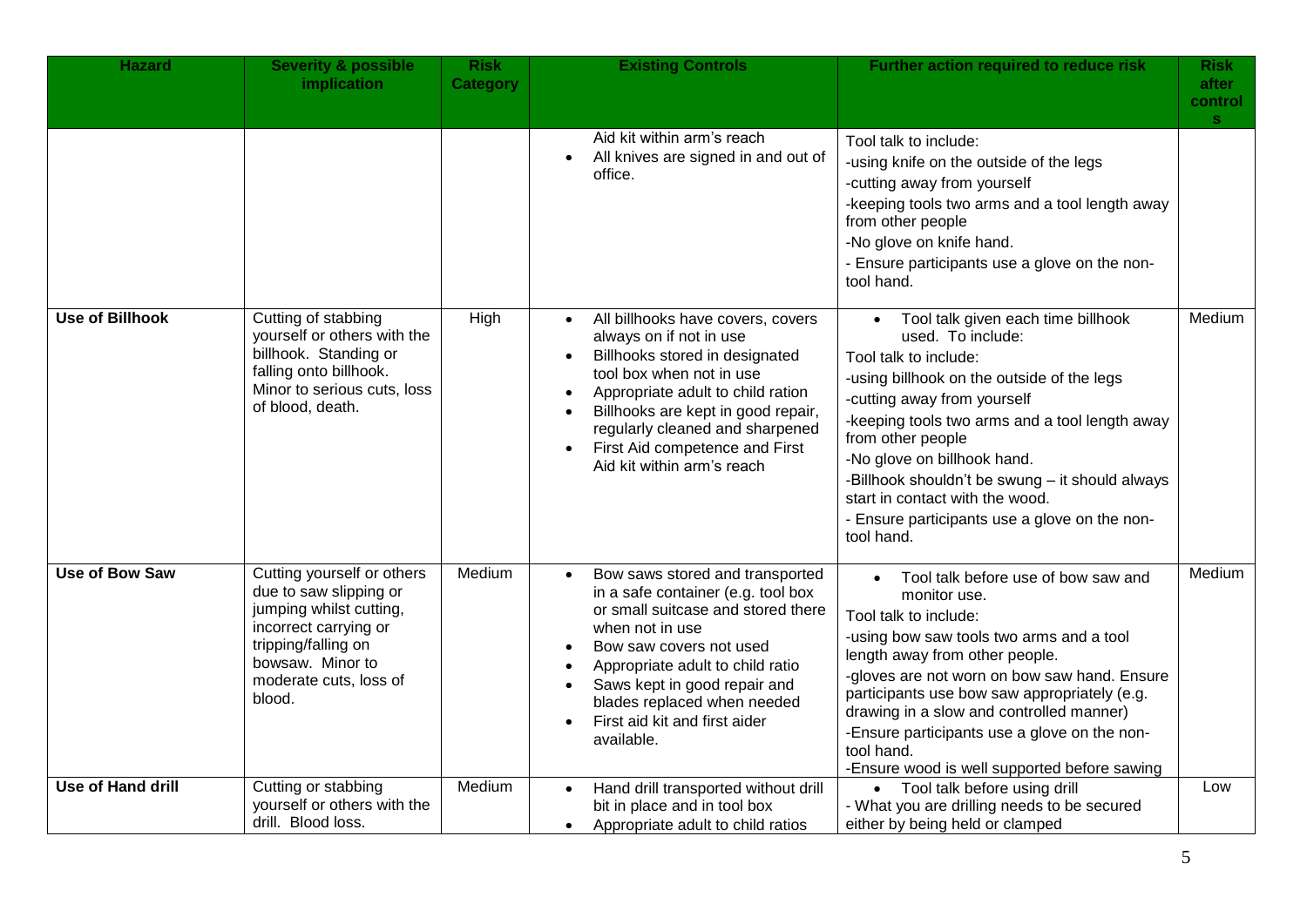| <b>Hazard</b>                              | <b>Severity &amp; possible</b><br>implication                                                                        | <b>Risk</b><br><b>Category</b> | <b>Existing Controls</b>                                                                                                                                                                                                                                                     | Further action required to reduce risk                                                                                                                                                                                                                                                                                                | <b>Risk</b><br>after<br>control<br>S. |
|--------------------------------------------|----------------------------------------------------------------------------------------------------------------------|--------------------------------|------------------------------------------------------------------------------------------------------------------------------------------------------------------------------------------------------------------------------------------------------------------------------|---------------------------------------------------------------------------------------------------------------------------------------------------------------------------------------------------------------------------------------------------------------------------------------------------------------------------------------|---------------------------------------|
|                                            |                                                                                                                      |                                | Drills kept in good repair and<br>$\bullet$<br>regularly oiled and cleaned<br>First aid kit and first aider<br>available when drill in use                                                                                                                                   | - Drill on flat surface<br>- person holding the wood should wear gloves                                                                                                                                                                                                                                                               |                                       |
| <b>Use of loppers</b>                      | Cutting fingers, banging<br>yourself or others, head<br>injury, tripping over<br>loppers on ground. Cuts,<br>bruises | Medium                         | Loppers transported in tool<br>$\bullet$<br>box/suitcase and stored there<br>when not in use.<br>Appropriate child to adult ration<br>$\bullet$<br>Loppers kept in good repair<br>$\bullet$<br>(tightened/sharpened regularly)<br>First aid kit and first aider<br>available | • Give tool talk before use of loppers<br>Tool talk to include:<br>-using loppers two arms and a tool length<br>away from other people.<br>-gloves are worn.<br>-ensure participants use loppers appropriately<br>(e.g. cutting wood no bigger than a 2 pence<br>piece)<br>-Tool should be carried pointing downward at<br>your side. | Low                                   |
| Use of secateurs                           | Cutting fingers or<br>stabbing yourself or<br>others                                                                 | Low                            | Secateurs transported in tool box<br>$\bullet$<br>and stored there when not in use<br>Appropriate child to adult ratio<br>Secateurs kept in good repair<br>First aid kit and first aider<br>available                                                                        | Give tool talk before use of loppers<br>$\bullet$<br>Tool talk to include:<br>-using secateurs two arms and a tool length<br>away from other people.<br>-ensure participants use secateurs<br>appropriately<br>-tool should be carried pointing downwards at<br>your side                                                             | Low                                   |
| Fire lighting and<br>campfires             | Minor to serious burns.<br>Forest fires.                                                                             | High                           | Clear group briefing and<br>$\bullet$<br>appropriate boundaries given.<br>Staff vigilance<br>$\bullet$<br>First Aid Kit carried by competent<br>first aider.<br>Fire policy methods to be followed<br>at all times.                                                          | All staff creating or supervising<br>$\bullet$<br>campfires to be fully trained to do so.<br>Fresh water carried - enough to<br>extinguish fires and treat any burns<br>Fire blanket carried<br>$\bullet$<br>Staff to follow procedure for<br>extinguishing fires to prevent fire<br>spreading.                                       | Medium                                |
| <b>Campfires - toasted</b><br>marshmallows | Burns and scolds<br>Injury to eyes/body from<br>sharpened sticks<br>Allergies                                        | Medium                         | Staff competence<br>$\bullet$<br>Staff vigilance<br>$\bullet$<br>First Aid kit carried by competent<br>first aider.                                                                                                                                                          | Staff to check with participants/group<br>$\bullet$<br>leaders re: allergies and medical<br>conditions such as diabetes.<br>Clear group briefing on safety with<br>sticks, waiting for marshmallows to<br>cool etc.<br>Low numbers toasting marshmallows                                                                              | Low                                   |